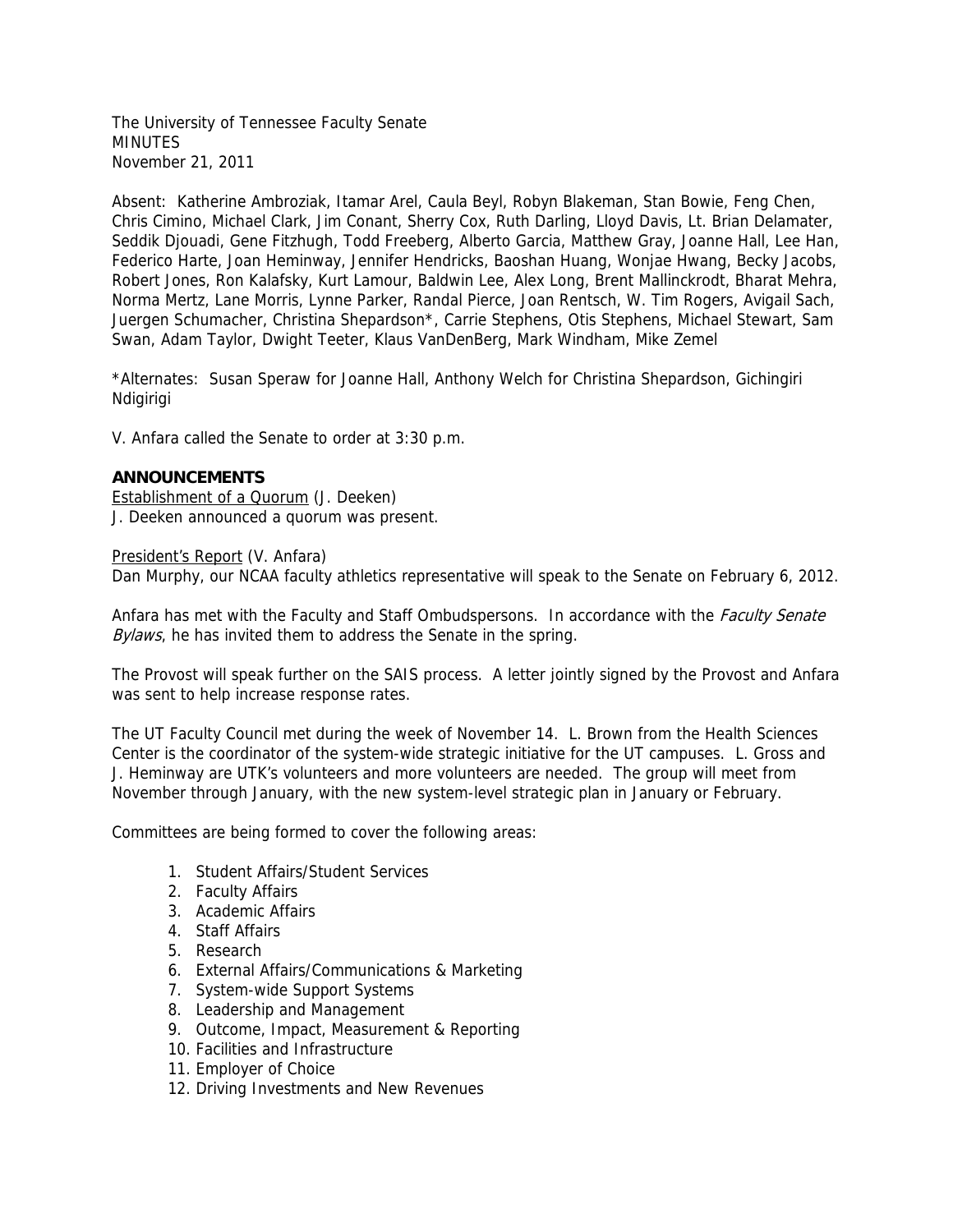If anyone is interested in being on a committee, inform Anfara by November 22.

S. Gilpatric has assumed the Chair of the Budget and Planning Committee.

Chancellor's Report (J. Cheek) The Chancellor was unable to attend the meeting.

## Provost's Report (S. Martin)

Provost Martin began by reiterating Anfara's call for faculty volunteers for the UT System Strategic Plan. She reported that the Chancellor was attending a planning meeting for the next SACS reaffirmation and was unable to attend the Senate meeting.

SAIS (Student Assessment of Instruction System) has been open for less than a week and there is already a 32% response rate. The System has faults, but students need to complete their reviews. Professors are asked to monitor their individual response rates and make time for the students to complete them during class time. There will be more communication to the campus community before the system is closed on December 2.

The Provost is appointing a task force on peer review of teaching. There was a lively discussion on the topic at the new Academic Council meeting. SAIS may not be the optimal system. It doesn't tell us everything we need to know about the quality of instruction on campus. The campus will need to rethink faculty evaluation to improve instruction and/or share best practices for teaching.

There is a review of the graduate school admissions process. The current process is not working as well as we would like it to. The process was improved last year after a visit to Georgia Tech. They are streamlining the process with significant improvements that include a fully online process for some departments. There is now the ability to change credentials after admission and not just at submission. The knowledge base is being updated. Some changes will be in place this spring, with full implementation in Fall 2012.

# **MINUTES**

# Faculty Senate Minutes

The minutes of the September 19, 2011, meeting were moved by P. Carter-Zagorski, seconded by D. Birdwell, and approved unanimously.

# Faculty Senate Executive Council

The minutes of the October 3, 2011, meeting were distributed as an information item.

# **MINUTES POSTED ELECTRONICALLY**

Undergraduate Council (G. Kaplan)

The Undergraduate Council met on October 25. Highlights were mentioned by G. Kaplan. Please refer to the Council minutes for details. The Provost was thanked for her follow up of the earlier meeting on SAIS. The Undergraduate Policy Committee discussed two issues. The first dealt with how UTrack handles more complicated issues such as readmitted students, transfer students, and double majors. The second issue was a change to the policy on grade replacement. The Council approved the highest grade made in a class will appear on the transcript.

Changes to the Advising Policy were tabled by the Undergraduate Council.

The group wondered if there were term limits in place for the members of the Graduate and/or Undergraduate Council.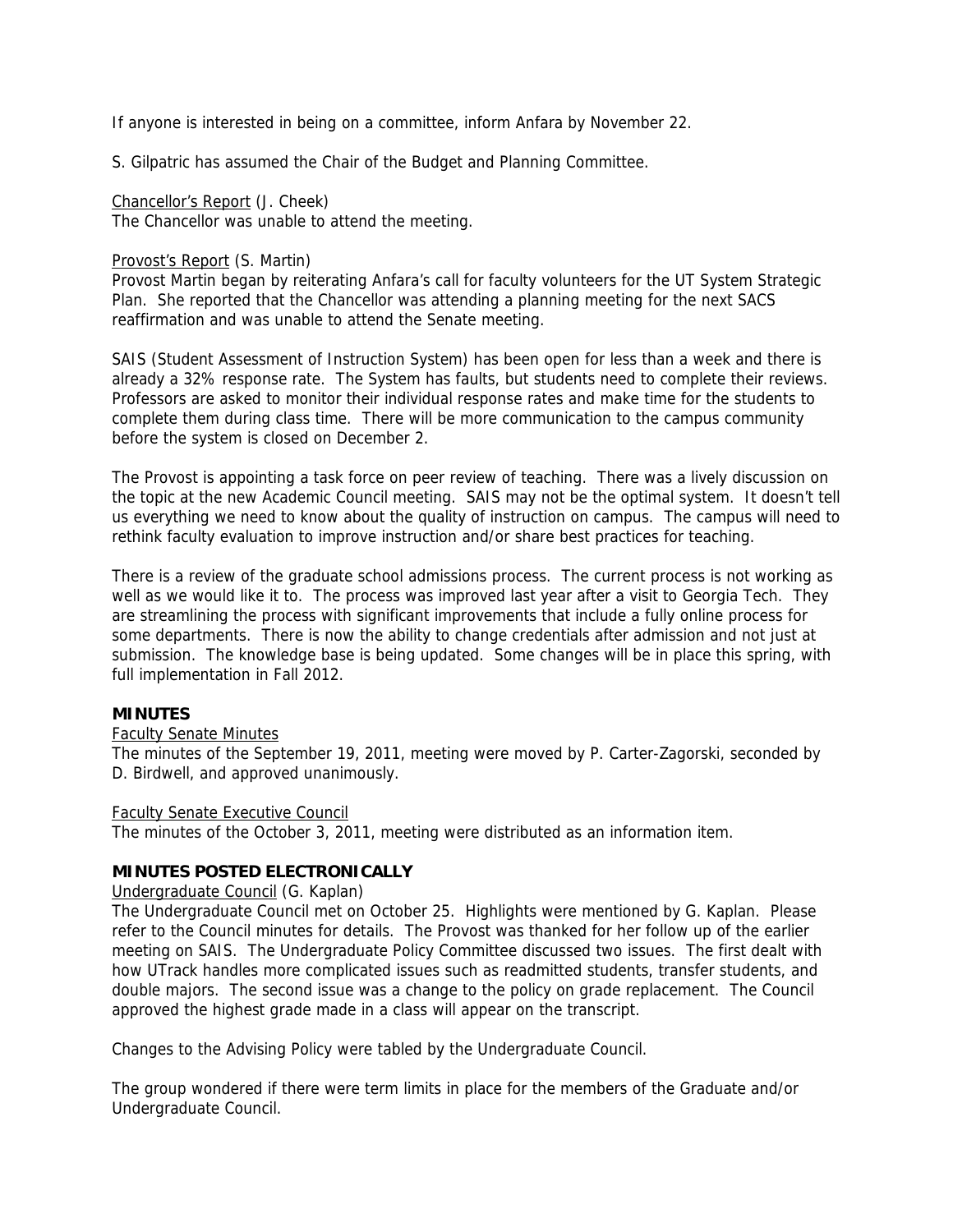There was no further discussion of the report and it passed unanimously.

#### Graduate Council

The Graduate Council met October 27, too late for the Executive Board to consider and bring to the Senate. They will meet again on February 2 and reports from both meetings will be voted on at the February 6, 2012, Faculty Senate meeting.

## **PREVIOUS BUSINESS**

There was no previous business.

#### **NEW BUSINESS**

There was no new business.

#### Guest Speaker (Dave Hart)

V. Anfara introduced Dave Hart, the new Vice Chancellor and Director of Athletics. Mr. Hart appreciated the invitation to address the Faculty Senate. At prior institutions, he spoke to the Senate a few times per year.

Mr. Hart likes being part of the Chancellor's cabinet. He feels it is critically important to be part of the larger picture; to understand priorities. He realizes that while Athletics is not the most important thing on campus, it is often the most visible. He believes in accountability and responsibility. People often get their impression of a university by its sports. Mr. Hart has good assistants at UTK. Donna Thomas of the Thornton Center is playing an important role by providing a broad vision. John Gilbert has been at UTK for only two weeks as the Senior Executive Assistant for the Athletics Department. Mr. Hart learned much by osmosis from his father who stressed that how one treats people matters. Listen, communicate—treat others as you would like to be treated.

His goal is to make UT Athletics more of a student/athlete program. This is a very high priority for him. But he is working with 17-22 year old people. Not all their (the students) decisions will be good ones. Hart wants to help students understand when they make a bad choice; it really affects the reputation of the institution they represent. He wants to help them make better decisions academically, socially, and in athletics.

Mr. Hart wants to help athletes get a degree in their field of choice. Most want to go pro, even if statistically their chance is small. The degree isn't lost even if they do go pro. This is not lip service to Mr. Hart. He is passionate in his belief in the student/athlete. Coaches have a strong effect on the players and they should be focused on helping the player with both athletics and academics.

Mr. Hart spoke earlier on the  $21<sup>st</sup>$  with the "Quarterback Club." He felt that was a good experience. Members asked many questions on competition. Hart suspects many Senators feel an effect after losses.

It is amazing that the top three football programs in the country are all from the SEC—and from one Division of the SEC. As of late December, the record for those three programs was 30-2 and the losses were only to each other. UTK losses at this point were to teams that have a collective win/loss record of 48-6. The team has been battling through adversity. Saturday night he could feel the enthusiasm in the stadium. Hart believes he is competitive to a fault. He was glad to see the fan base in a celebratory mood. Monday's are driven by Saturday's. Today was a good day.